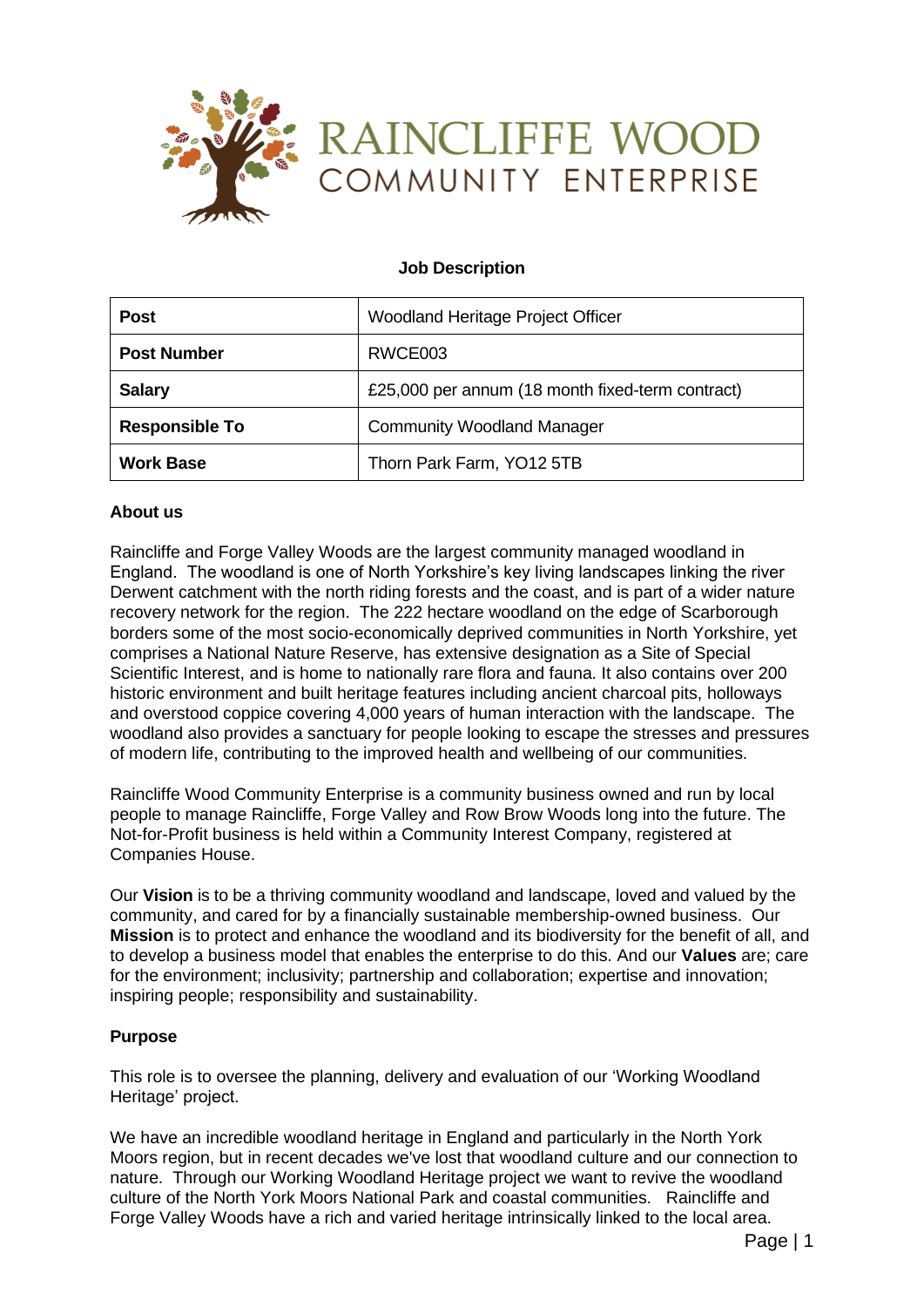Documented in the Doomsday Book and actively managed for over a thousand years, timber from the woodland was used in the construction and repair of Scarborough Castle, supplied local farms and commoners with essential coppice crafts and has powered medieval and Georgian iron industries.

You will deliver a range of workshops, guided walks and experiences to help local people and communities to improve their connection to the woodland and its heritage, inspiring more people to become involved with the community woodland through practical conservation volunteering, delivering a programme of heritage craft workshops and using traditional woodland management techniques.

You will support a network of volunteers referred by GP's, NHS green social prescribing leads, and North Yorkshire County Council Stronger Communities to provide immersive experiences for service users experiencing mild mental health conditions (e.g. anxiety, depression), social isolation and young people furthest from employment to improve their skills, confidence and wellbeing. Our volunteers will help bring neglected woodlands back into good management, decrease wood waste and deliver multiple benefits for people, climate and wildlife.

#### **Main Duties and Responsibilities**

- 1. Develop a programme of workshops and experiences to engage local people with the community woodland through guided walks, volunteering and craft workshops
- 2. Deliver a range of habitat improvement works with volunteers including ride management and coppicing to improve the structural diversity of the woodland to promote increased biodiversity
- 3. Develop strategic relationships with local community support groups and health and social care referral networks
- 4. Deliver 25 guided events including woodland wellbeing walks, charcoal making workshops, green woodworking and heritage/coppice craft workshops to create a range of wood products.
- 5. Mentor and support project participants to learn new skills, spend time in nature and meet new people
- 6. Engage with local farmers to supply and trial biochar as a potential soil enhancing product.
- 7. Design and install 3 interpretation panels communicating the cultural and natural heritage of the site
- 8. Deliver 1 large public event celebrating the community woodland and the success of the Working Woodland Heritage project in summer 2023
- 9. Funder relationship management and project monitoring and evaluation
- 10. Ensuring that project output targets and milestones are met and within budget
- 11. Ensure that all work is carried out in accordance with RWCE's health and safety policy.
- 12. Any other duties that the Community Woodland Manager may reasonably request.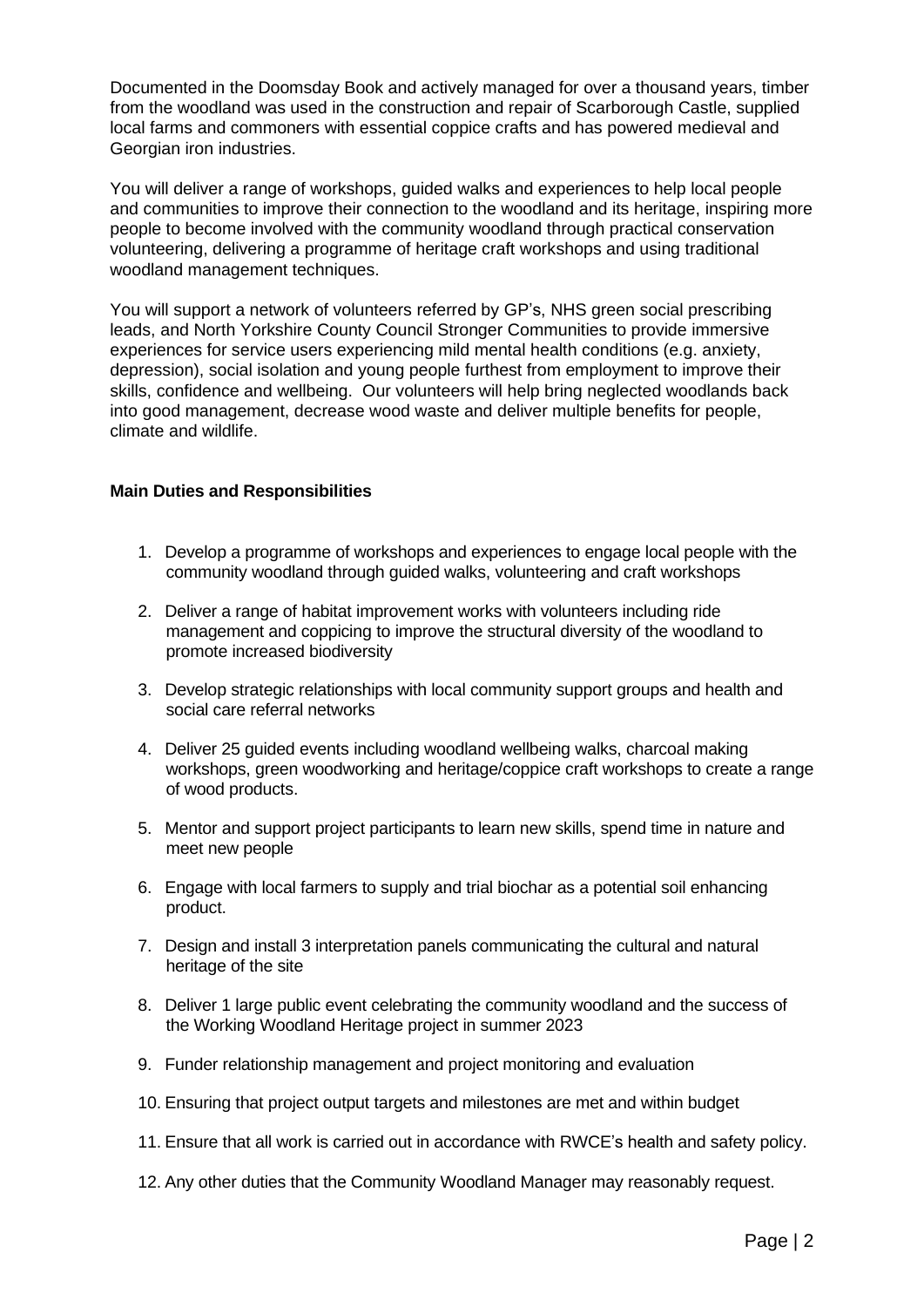# **Raincliffe Wood Community Enterprise**

## **Person Specification**

| <b>Post</b>                                                                                                                                                                                 | Woodland Heritage Project Officer<br><b>Post Number</b>                                                                                                                                                |   |           | RWCE003   |
|---------------------------------------------------------------------------------------------------------------------------------------------------------------------------------------------|--------------------------------------------------------------------------------------------------------------------------------------------------------------------------------------------------------|---|-----------|-----------|
|                                                                                                                                                                                             |                                                                                                                                                                                                        |   |           |           |
|                                                                                                                                                                                             |                                                                                                                                                                                                        |   | Essential | Desirable |
|                                                                                                                                                                                             | <b>Qualifications</b>                                                                                                                                                                                  |   |           |           |
| Accredited training in mentoring, coaching or outdoor education                                                                                                                             |                                                                                                                                                                                                        |   |           |           |
| Accredited training in land-based skills or heritage crafts (such as<br>basket weaving, ecological surveying, brushcutter, ground-based<br>chainsaw etc.)                                   |                                                                                                                                                                                                        |   |           |           |
| A degree or equivalent in a relevant subject                                                                                                                                                |                                                                                                                                                                                                        |   |           | ✓         |
|                                                                                                                                                                                             | <b>Experience and Knowledge</b>                                                                                                                                                                        |   |           |           |
| Proven experience in managing projects including budget<br>management and reporting to funders.                                                                                             |                                                                                                                                                                                                        |   | ✓         |           |
| Demonstrable experience leading volunteers on practical<br>conservation tasks.                                                                                                              |                                                                                                                                                                                                        |   | ✓         |           |
| A good comprehension of green social prescribing and nature-for-<br>wellbeing, and a willingness to be trained in 'Mental Health First Aid'                                                 |                                                                                                                                                                                                        |   |           |           |
| A good knowledge of current safeguarding legislation and best<br>practice.                                                                                                                  |                                                                                                                                                                                                        | ✓ |           |           |
| A high level of competency in the use of office-based computing<br>software, including Microsoft Word, Excel, PowerPoint and Outlook<br>and public engagement platforms such as Eventbrite. |                                                                                                                                                                                                        | ✓ |           |           |
| Experience developing and delivering community engagement<br>projects including monitoring and evaluation.                                                                                  |                                                                                                                                                                                                        |   | ✓         |           |
| Previous experience of working with young people or people<br>experiencing mild mental health conditions                                                                                    |                                                                                                                                                                                                        |   |           |           |
| An understanding of natural and cultural heritage                                                                                                                                           |                                                                                                                                                                                                        |   |           |           |
|                                                                                                                                                                                             | <b>Communication Skills</b>                                                                                                                                                                            |   |           |           |
|                                                                                                                                                                                             | Previous experience creating content for social media or<br>interpretation panels.                                                                                                                     |   | ✓         |           |
|                                                                                                                                                                                             | An excellent networker with strong interpersonal and communication<br>skills with experience building strong professional relationships with<br>strategic partners to strengthen community engagement. |   |           |           |
|                                                                                                                                                                                             |                                                                                                                                                                                                        |   |           |           |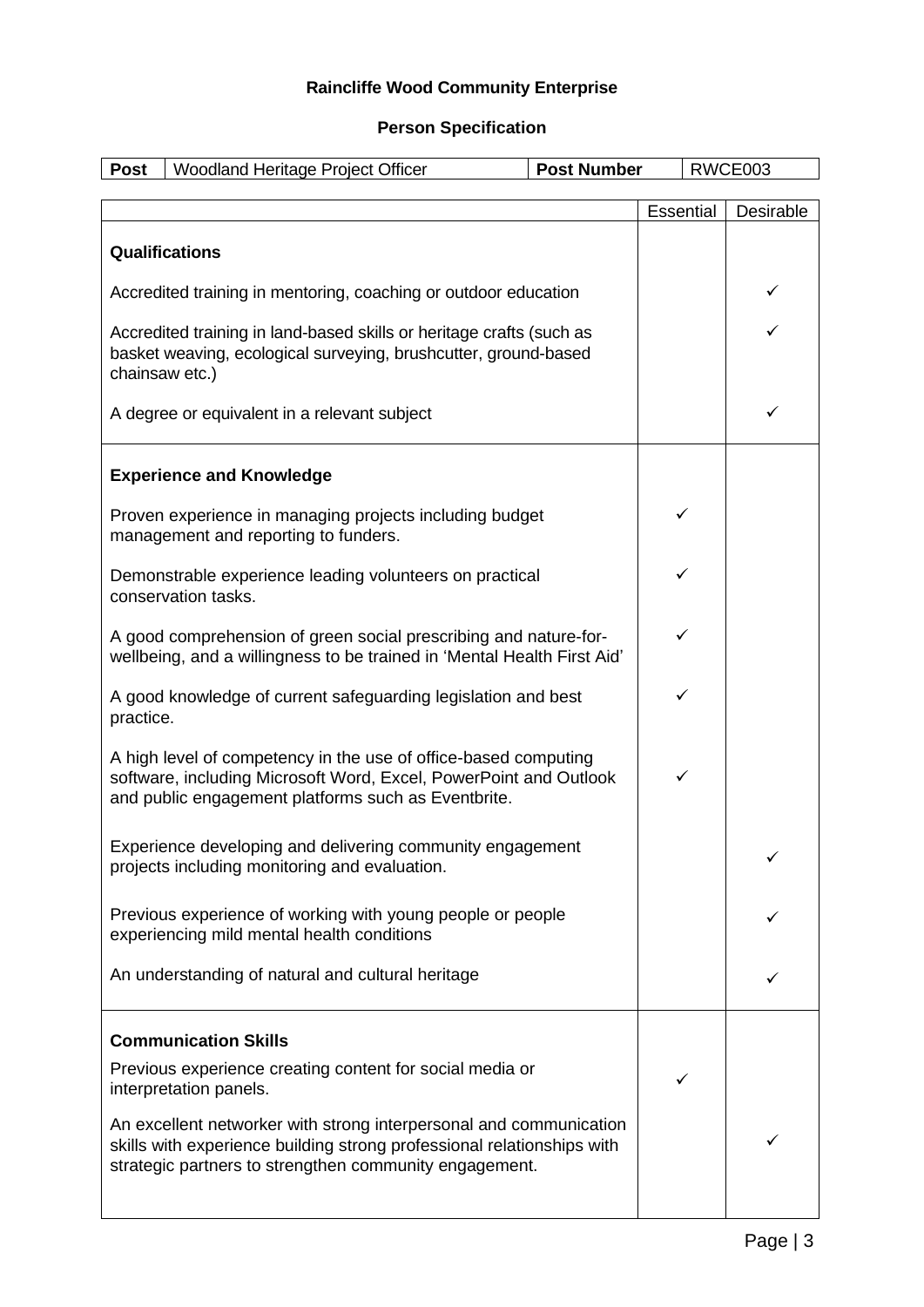| <b>Self Management</b>                                                                                                                                                                                                                             |   |  |
|----------------------------------------------------------------------------------------------------------------------------------------------------------------------------------------------------------------------------------------------------|---|--|
| Self-motivation and the ability to work with limited supervision                                                                                                                                                                                   |   |  |
| A safety-first approach in the workplace                                                                                                                                                                                                           |   |  |
| Good time-keeping                                                                                                                                                                                                                                  |   |  |
| A highly organised and resourceful individual, who can skilfully<br>prioritise and successfully deliver competing objectives whilst<br>maintaining the flexibility to respond to new opportunities to increase<br>community engagement and income. |   |  |
| <b>Personal Attributes</b>                                                                                                                                                                                                                         |   |  |
| A good listener, who demonstrates tact, diplomacy and integrity, can<br>handle sometimes sensitive and confidential conversations, and<br>inspire trust.                                                                                           | ✓ |  |
| A team player who can work collaboratively with multiple community<br>groups and projects to co-create opportunities, offer expert<br>guidance, share learnings and achieve results.                                                               | ✓ |  |
| A passion for woodland management, nature conservation or<br>heritage crafts.                                                                                                                                                                      | ✓ |  |
| An understanding of Raincliffe Woods and it's importance to the<br>local community                                                                                                                                                                 |   |  |
| Full driving licence                                                                                                                                                                                                                               | ✓ |  |

# **Raincliffe Wood Community Enterprise**

# **Woodland Heritage Project Officer**

### **Salary/Hours**

£25,000 per annum. Salaries are paid on the 26th of each month.

37.5 working hours per week, Monday to Friday. The nature of the post's duties may from time-to-time require evening and weekend work. Paid overtime is not available, but time off in lieu will be given.

# **Conditions of Service**

This role is subject to Raincliffe Wood Community Enterprise CIC securing funding from the 'Farming in Protected Landscapes' fund, which will be announced on 4<sup>th</sup> March 2022.